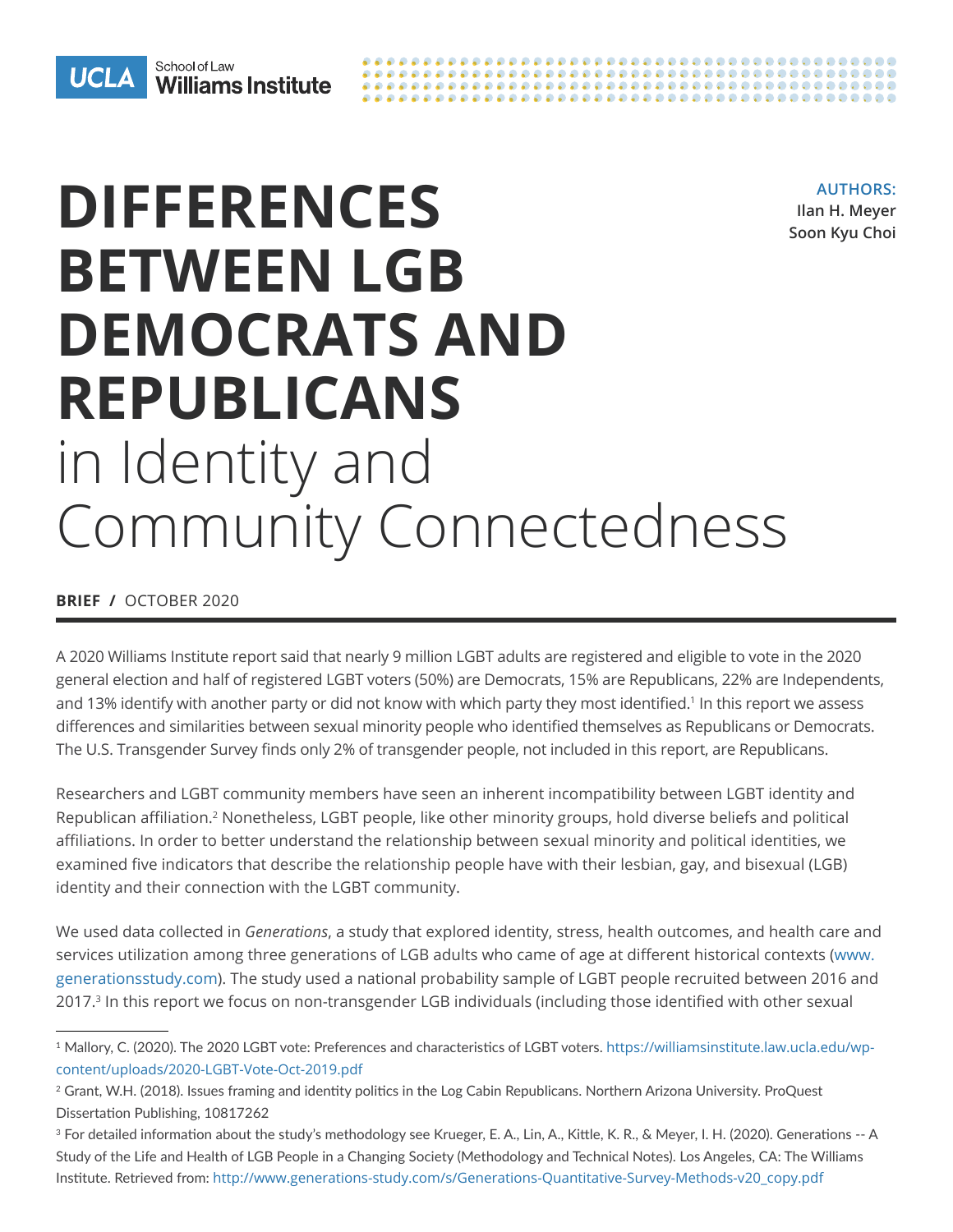minority identities, like queer and pansexual) whose party affiliation was Republican or Democrat.<sup>4</sup>

Our results show some similarities but also important differences between Republican and Democratic LGB people<sup>5</sup> in how they view their sexual identity and how they connect to the LGBT community.<sup>6</sup>

## **DISCLOSURE (OUTNESS)**

Republican and Democratic LGB people were similar in the degree that they disclosed their sexual identity. Most people of both party affiliations disclosed to family members, straight friends, coworkers, and health care providers that they were LGB (Figure 1).



#### **Figure 1. Disclosure of LGB identity among LGB Democrats and Republicans**

#### Note: differences were not statistically significant.

<sup>4</sup> People were eligible if they were 18 – 60 years old; White, Black, Latino or multi-race (the study did not recruit Asian and American Indian/Native Alaskan LGBT people); had an education level of at least 6th grade; and could complete the survey in English. <sup>5</sup> There were no statistically significant differences between Republican and Democratic LGB people in terms of age; gender, race/ ethnicity, and education. Although not statistically significant, estimates show that more Democrats than Republicans identified as gender non-binary (4.9% vs. 1.2%); more were non-White race/ethnicity than White (Democratic 40.6% vs. Republican 29.0%); and more had higher than high-school education (Democratic 64.4% vs. Republican 50.5%).

<sup>6</sup> Analyses consisted of unadjusted crosstabulation of political party affiliation by outcome of interest and using the Chi<sup>2</sup> statistical test to determine statistical significance of the difference in estimates between the groups.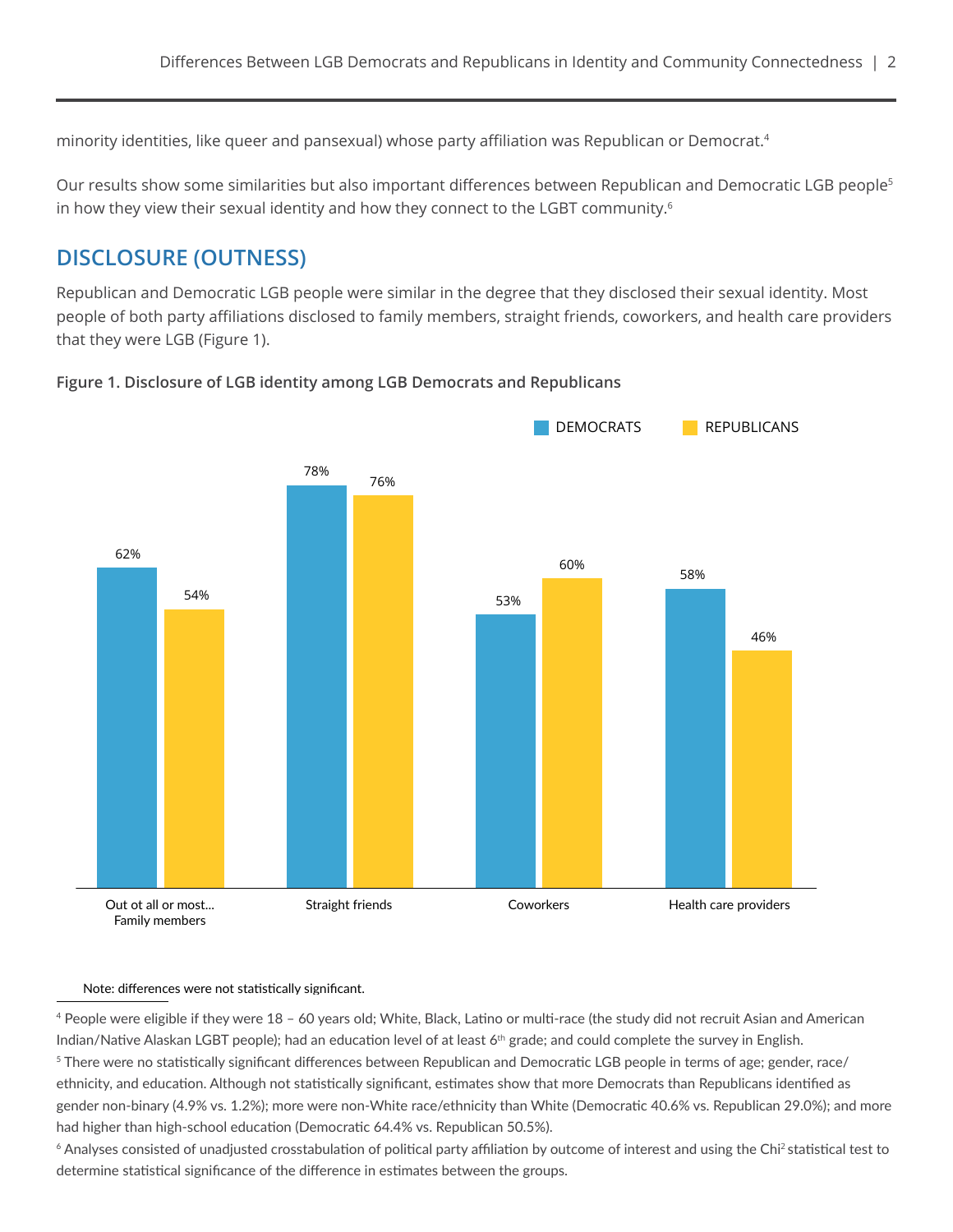#### **PERCEIVED STIGMA**

Also, Republican and Democratic LGB people perceived similar levels of rejection and discrimination in the communities where they lived. A majority of each group said that they believed that people thought less of an LGB person and that most people would not want to hire an openly LGB person to take care of their children. Still, a majority of people of both party affiliations thought that most employers would hire an openly LGB person who is qualified for the job (Figure 2).





Note: differences were not statistically significant.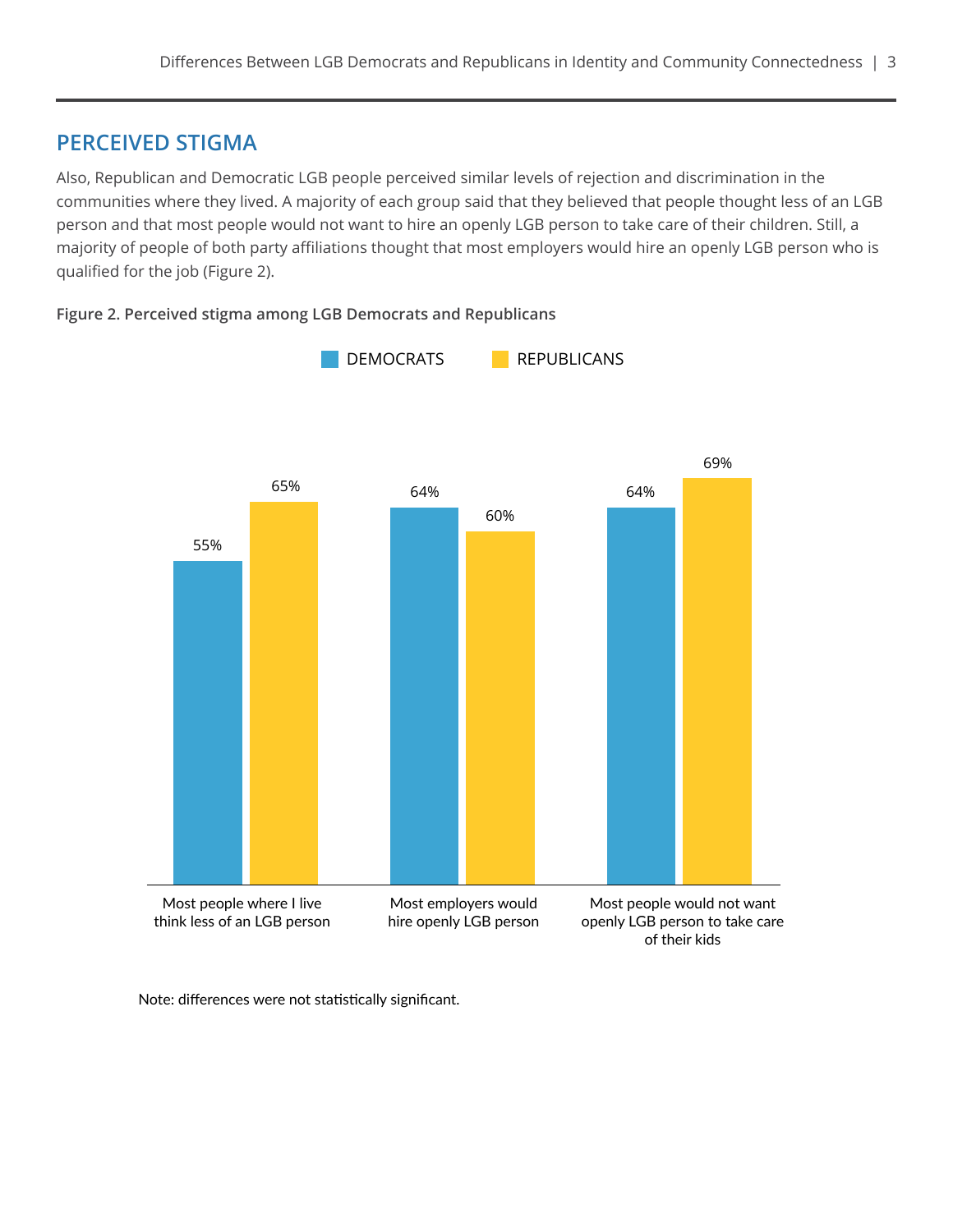### **CENTRALITY OF LGB IDENTITY**

Republican and Democratic LGB people differed in how they felt about their sexual identity and relationship to the LGBT community. Compared with Democratic LGB people, fewer (but still a majority) of Republican LGB people said that being LGB is a very important aspect of their life (Figure 3).





\*Differences are statistically significant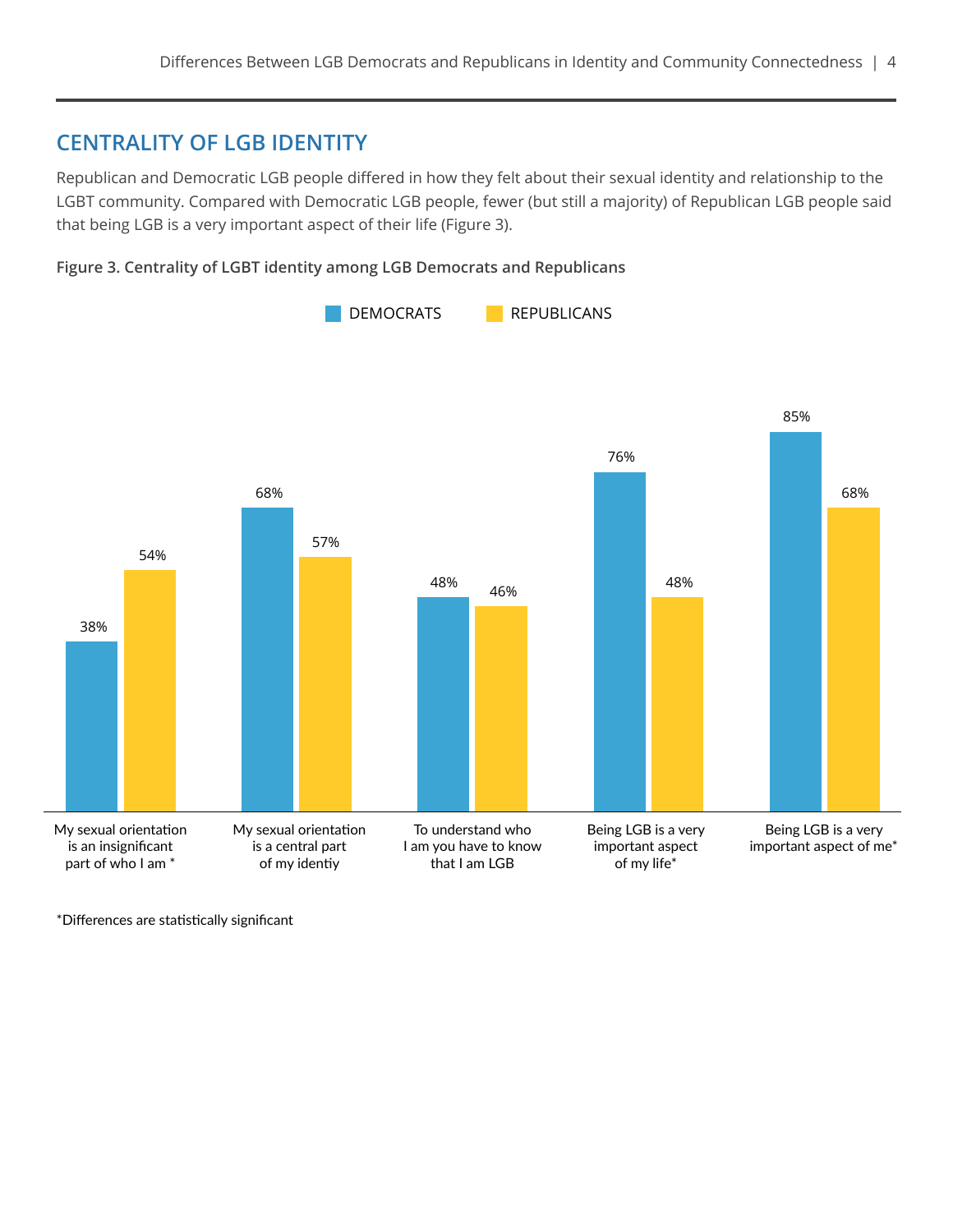#### **INTERNALIZED HOMOPHOBIA**

Compared with Democratic LGB people, more Republican LGB people said they would want to be completely heterosexual and that being LGB is a personal shortcoming. But similar proportions—more than a third—of LGB people of both party affiliations said they had tried to stop being attracted to same-sex partners at some point in their life (Figure 4).

#### **Figure 4. Internalized homophobia among LGBT Democrats and Republicans**



\*Differences are statistically significant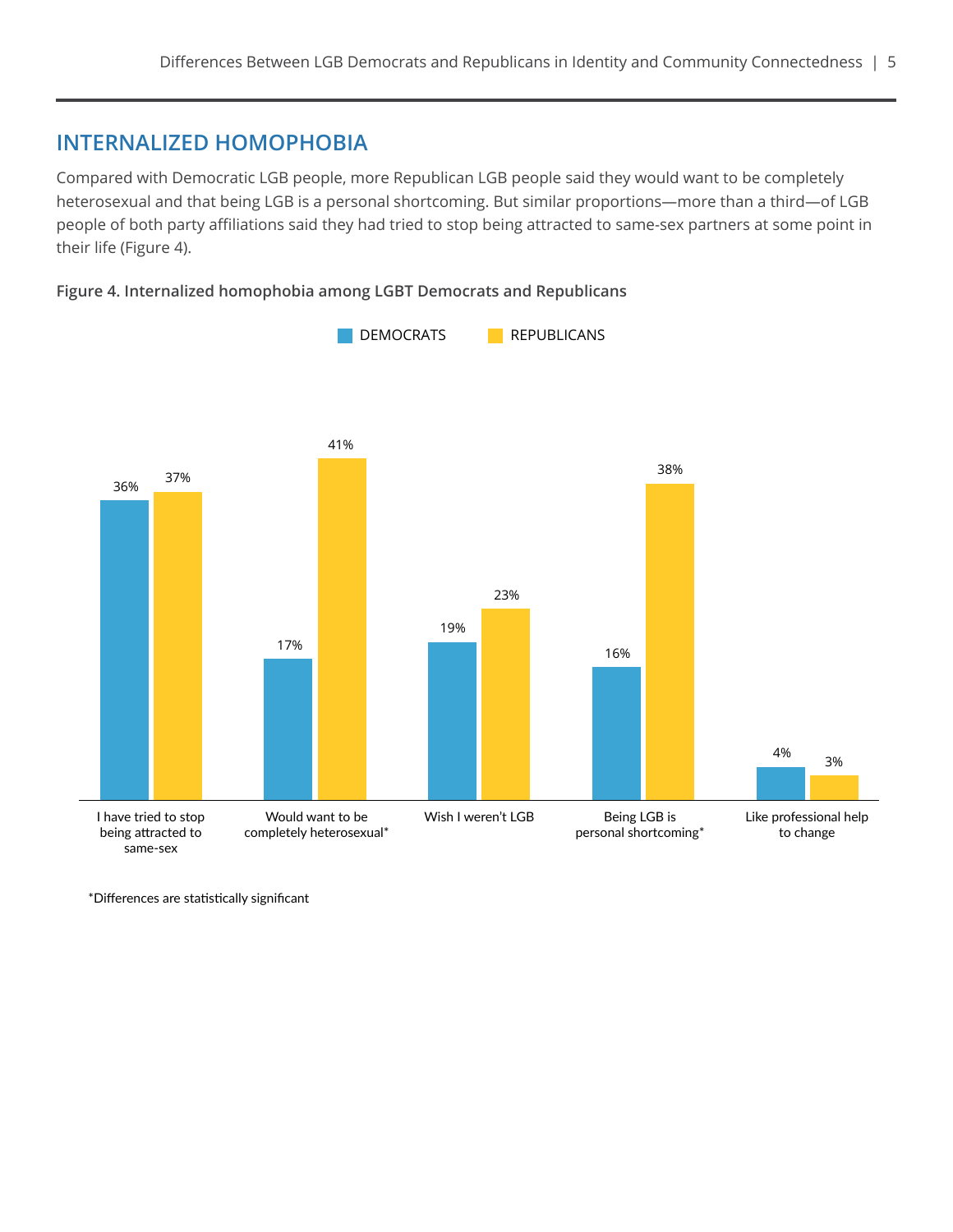### **COMMUNITY CONNECTEDNESS**

There were very marked differences in Republican and Democratic LGB people's sense of connectedness with the LGBT community. Republican LGB people were less likely than Democratic LGB people to feel that they are a part of the LGBT community, to agree that participating in the LGBT community is a positive thing, to feel a bond with the LGBT community, to be proud of the LGBT community, and to feel that problems faced by the LGBT community are their own problems (Figure 5).

Feel a part of LGBT community\* Participating in LGBT community is a positive thing\* Feel a bond with LGBT community\* Proud of LGBT community\* Important to be politically active in LGBT community\* Problems faced by LGBT community are own\* 46% 85% 60% 70% 45% 94% 72% 72% 36% 79% 52% 72% **DEMOCRATS** REPUBLICANS



\*Differences are statistically significant

#### **SUMMARY**

In summary, this shows a diversity of opinions among LGB people. Although a small minority, LGB people are affiliated as Republicans. Republican and Democratic LGB people similarly perceive stigma against LGB people in their communities. But they differ in terms of their connections with LGBT communities. Our data show that Republican LGB people have a weaker connection to the LGBT community than Democratic LGB people and half as many Republican as Democratic LGB people said that it was important for them to be politically active in the LGBT community.